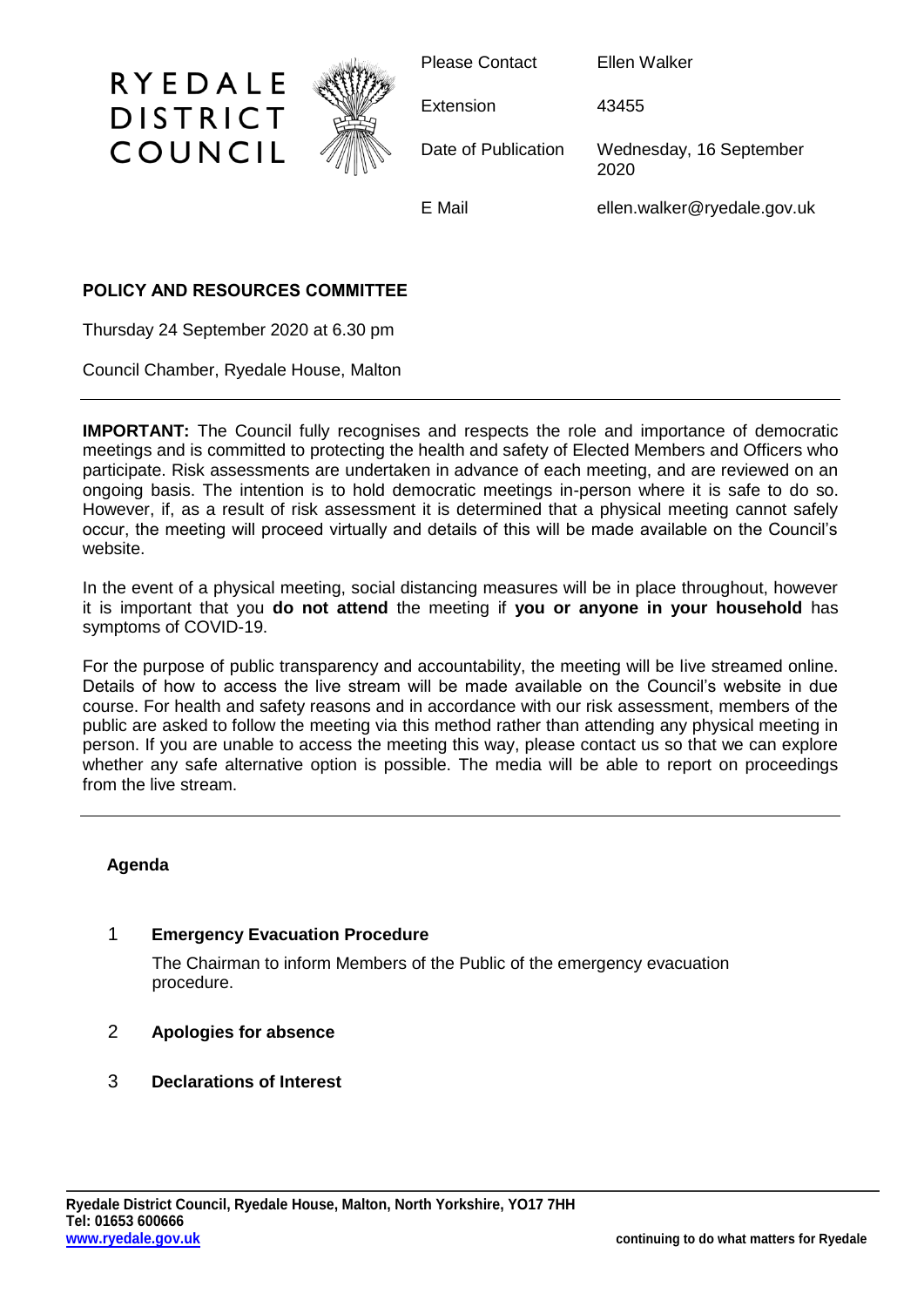Members to indicate whether they will be declaring any interests under the Code of Conduct.

Members making a declaration of interest at a meeting of a Committee or Council are required to disclose the existence and nature of that interest. This requirement is not discharged by merely declaring a personal interest without further explanation.

### 4 **Minutes of the Meeting held on 19 March 2020** (Pages 5 - 12)

#### 5 **Urgent Business**

To receive notice of any urgent business which the Chairman considers should be dealt with at the meeting as a matter of urgency by virtue of Section 100B(4)(b) of the Local Government Act 1972.

# **TO RECEIVE WORKING PARTY MINUTES**

- 6 **Minutes of the Constitution Working Party held on 12 March 2020** (Pages 13 22)
- 7 **Minutes of the Local Plan Working Party held on 18 June 2020** (Pages 23 24)
- 8 **Minutes of the Local Plan Working Party held on 15 September 2020** (Pages 25 - 26)
- 9 **Minutes of the Car Parking Working Party held on 24 August 2020** (Pages 27 30)

### **PART 'A' ITEMS - MATTERS TO BE DEALT WITH UNDER DELEGATED POWERS OR MATTERS DETERMINED BY COMMITTEE**

| 12 | Changes to the Current Planning System - MHCLG Consultation (Pages 71 - 84) |                 |
|----|-----------------------------------------------------------------------------|-----------------|
| 11 | White Paper Consultation - Planning for the Future                          | (Pages 51 - 70) |
| 10 | <b>HR Policy Revision</b>                                                   | (Pages 31 - 50) |

#### **PART 'B' ITEMS - MATTERS REFERRED TO COUNCIL**

- 13 **Update on Malton and Norton Infrastructure and Connectivity Workstream** (Pages 85 - 114)
- 14 **Homelessness and Rough Sleeper Strategy Summary** (Pages 115 134)
- 15 **Exempt Information**